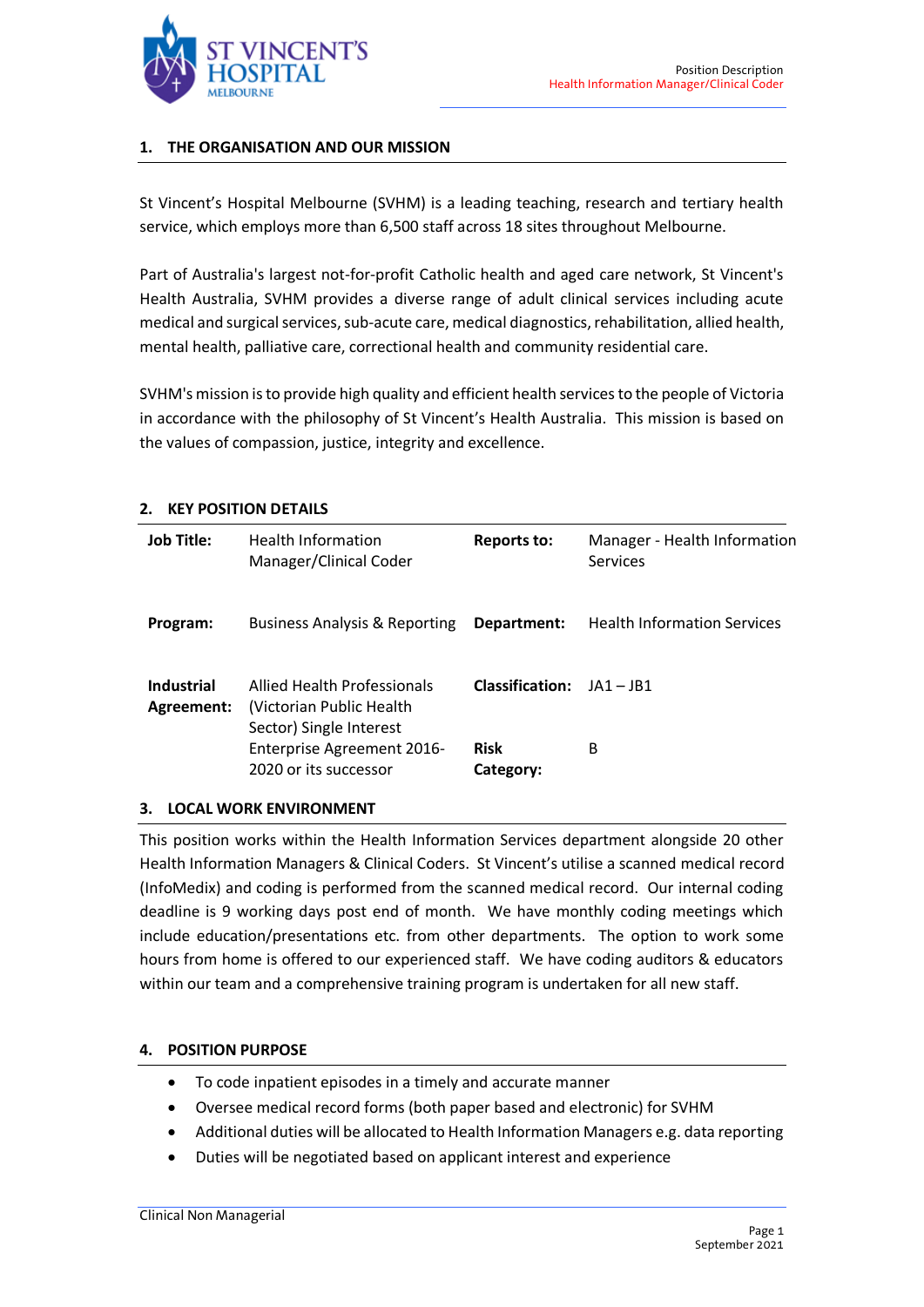

## **5. POSITION DUTIES**

- Classification of patient episodes using ICD-10-AM in accordance with NCCH Australian Coding Standards and Victorian Guidelines.
- Participate in ensuring achievement of all internal and external coding reporting deadlines.
- Participation in monthly coding meetings and other relevant educational opportunities

# **6. INCUMBENT OBLIGATIONS**

### **General**

- Perform duties of the position to best of their ability and to a standard acceptable to SVHM
- Comply with all SVHM policies, procedures, by laws and directions
- Treat others with respect and always behave professionally and in accordance with the SVHM Code of Conduct
- Only access confidential information held by SVHM when this is necessary for business purposes, maintaining the confidentiality of that information once accessed
- Participate in the annual SVHM performance review process
- Display adaptability and flexibility to meet the changing operational needs of the business
- Comply with applicable Enterprise Bargaining Agreement provisions
- Display a willingness to develop self and seek to improve performance

### **Clinical Quality and Safety**

- Attend clinical orientation upon commencement
- Maintain clinical registration and any required indemnity cover
- Always work within approved scope of practice under supervision by more senior clinical staff as appropriate.
- Take personal responsibility for the quality and safety of work undertaken
- Take all necessary care and precautions when undertaking clinical procedures
- Complete annual clinical competencies
- Maintain skills and knowledge necessary to safely and skilfully undertake clinical work
- Consult with peers and other experts and refer to other healthcare workers when appropriate and in a timely manner
- Collaborate and clearly communicate with patients/clients and the healthcare team
- Participate in clinical risk management and continuous quality improvement activities as part of day-to-day work

### **Person Centred Care**

- Ensure consumers receive information in an appropriate and accessible format
- Actively support consumers to make informed decisions about their treatment and ongoing care
- Ensure consumers are aware of their rights responsibilities and how to provide feedback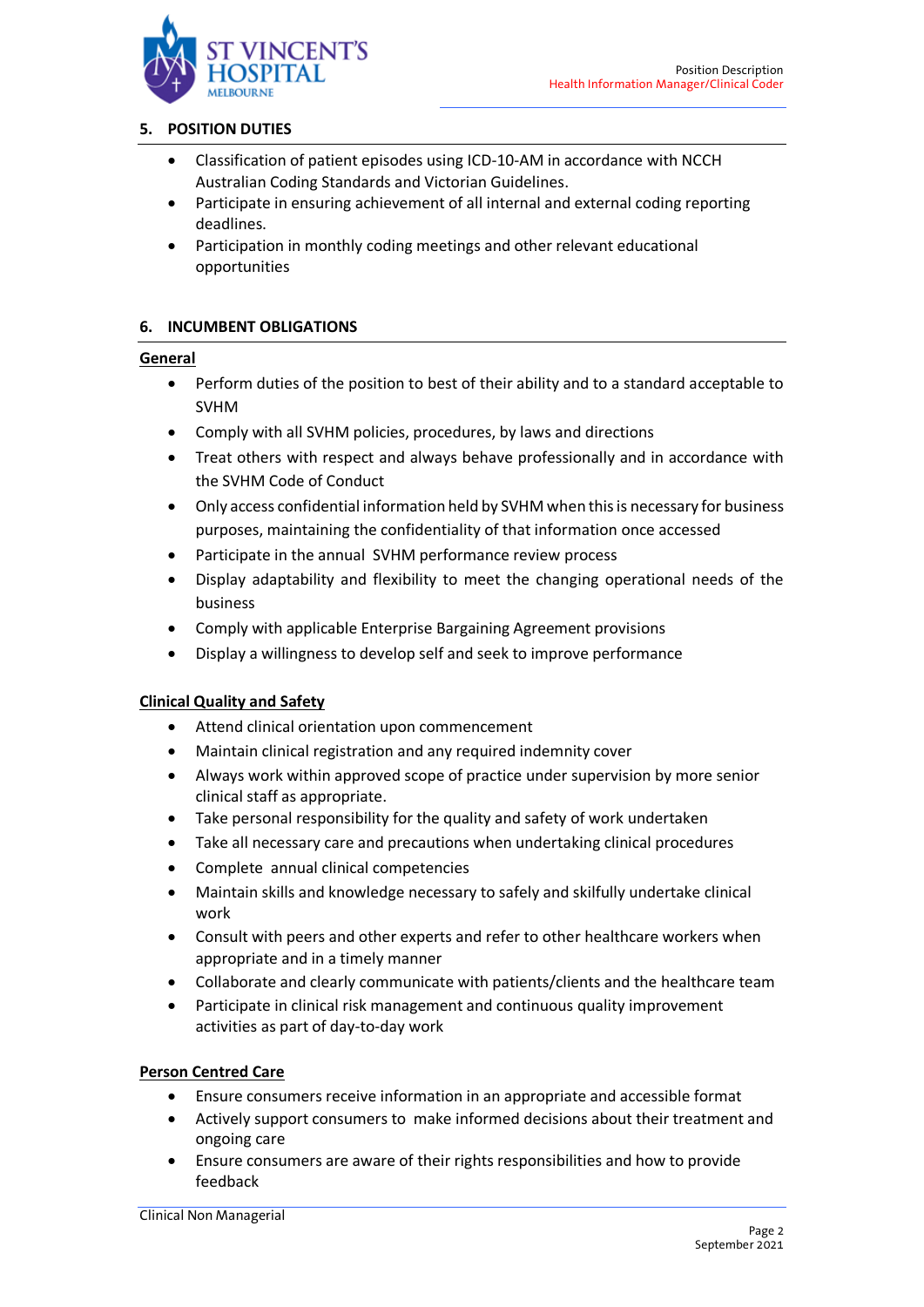

## **Health and Safety**

- Protect the health and safety of self and others, complying with all health and safety related policies, procedures and directions
- Complete required Fire and Emergency Training annually
- Complete required Workplace Culture and Equity Training annually
- Attend general hospital orientation within 3 months of commencement
- As required, comply with fit-testing and PPE requirements

# **7. INCUMBENT CAPABILIITY REQUIREMENTS (Level 2)**

The incumbent of this position will be expected to possess the following core capabilities:

| Capability      |                                   | <b>Demonstrated behaviour</b>                                                               |  |  |
|-----------------|-----------------------------------|---------------------------------------------------------------------------------------------|--|--|
| Personal        | <b>Personal effectiveness</b>     | Takes responsibility for accurate, timely<br>work results                                   |  |  |
|                 | <b>Learning Agility</b>           | Identifies personal development needs<br>and seeks information from a range of<br>sources   |  |  |
| <b>Outcomes</b> | Patient/Resident/client centred   | Strives to meet and exceed expectations,<br>demonstrating sound judgement                   |  |  |
|                 | <b>Innovation and Improvement</b> | Contributes to improvement by reviewing<br>strengths and weaknesses of current<br>processes |  |  |
| <b>Strategy</b> | <b>Driving Results</b>            | Manages own work load to deliver results                                                    |  |  |
|                 | <b>Organisational Acumen</b>      | Understands the<br>interdependencies<br>between units/departments                           |  |  |
| People          | Working with and Managing         | Takes<br>responsibility for<br>ensuring                                                     |  |  |
|                 | others                            | productive, efficient teamwork                                                              |  |  |
|                 | <b>Collaboration</b>              | Works collaboratively within and outside                                                    |  |  |
|                 |                                   | the team                                                                                    |  |  |

### **8. SELECTION CRITERIA**

### **8.1 ESSENTIAL REGISTRATION, LICENSE OR QUALIFICATION REQUIREMENTS**

- Sound coding skills & knowledge of the Australian Coding Standards
- Understanding of the Victorian Casemix funding model

### **8.2 OTHER ESSENTIAL REQUIREMENTS**

- Australian or New Zealand qualification in Health Information Management or Clinical Coding
- Eligibility for full membership of the Health Information Management Association of Australia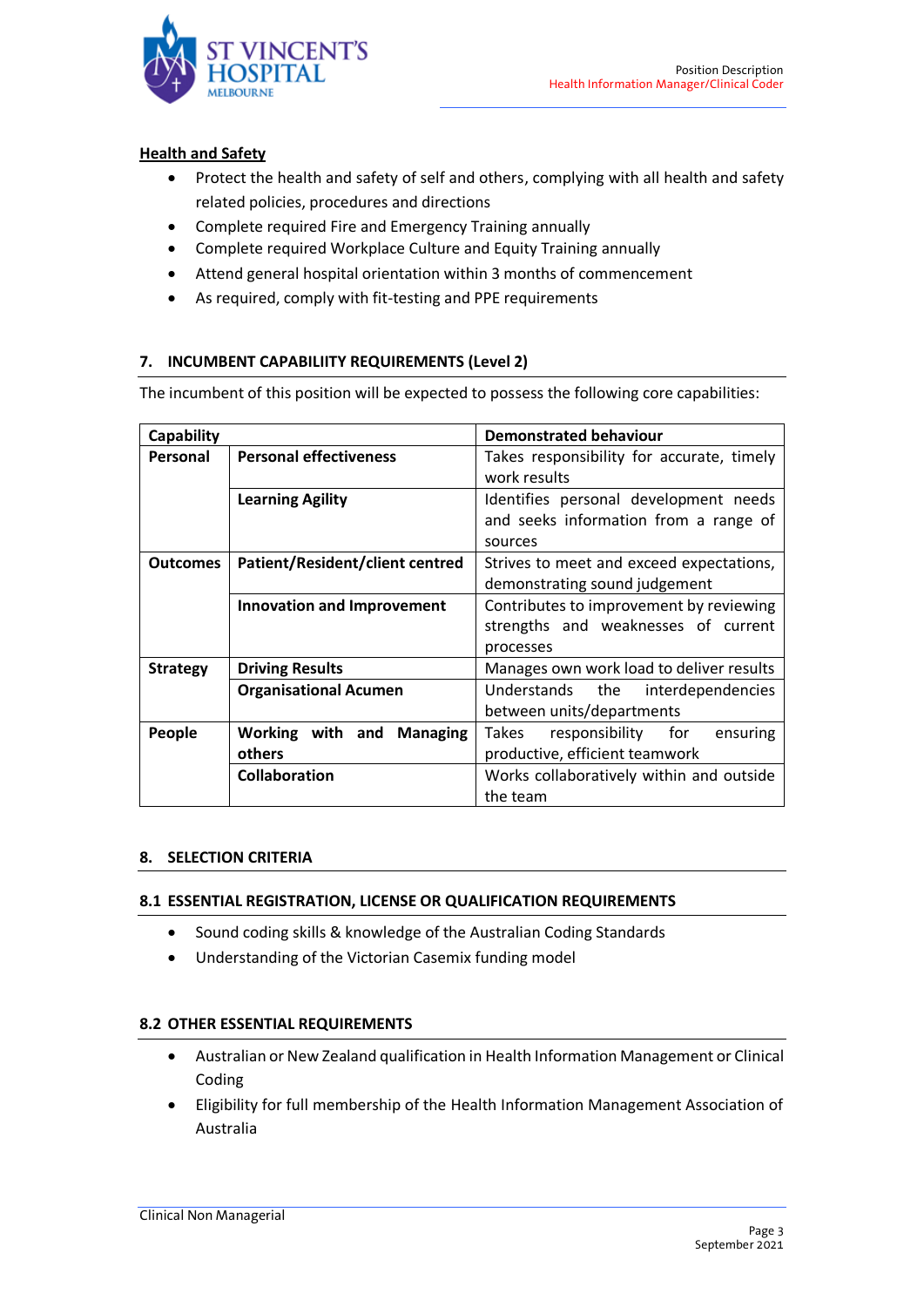

### **8.3 OTHER NON ESSENTIAL REQUIREMENTS**

- Minimum of 2 years' experience of a varied tertiary hospital casemix (desirable)
- Proficient in the use of Microsoft packages (Word, Excel, Access, PowerPoint etc.)

### **9. REQUIRED IMMUNISATIONS**

SVHM Employee Health Screening and Immunisation Policy outlines the requirements for staff working in SVHM facilities.

## **Table 1: Vaccine Preventable Diseases for which vaccination and/or assessment is required within SVHM**

| Chicken pox (varicella) | Whooping cough (pertussis) |
|-------------------------|----------------------------|
| Hepatitis B             | Diphtheria                 |
| <b>Measles</b>          | Tetanus                    |
| Mumps                   | Influenza                  |
| Rubella                 | <b>Tuberculosis</b>        |

*NOTE: Vaccination requirements may differ according to individual jurisdictional requirements and policy directives and where there is a conflict the higher directive will apply.* 

SVHM has grouped individuals according to their risk of transmitting vaccine preventable diseases and their risk of exposure to blood or body substances (Table 2).

#### **Table 2: Health Care Worker Risk Categorisation**

| <b>Risk Category</b> | Description                                                                                                                                                                                                                                                                                                                                                                                                                                                                                                                                                                                                                                           | Vaccination |
|----------------------|-------------------------------------------------------------------------------------------------------------------------------------------------------------------------------------------------------------------------------------------------------------------------------------------------------------------------------------------------------------------------------------------------------------------------------------------------------------------------------------------------------------------------------------------------------------------------------------------------------------------------------------------------------|-------------|
|                      |                                                                                                                                                                                                                                                                                                                                                                                                                                                                                                                                                                                                                                                       | requirement |
| Category A           | Vaccination is required for this category of health care<br>worker. Healthcare workers within this category have<br>the potential to transmit Vaccine Preventable Diseases<br>to vulnerable patients most at risk of mortality and<br>morbidity from these diseases within SVHM.<br>This includes employees with direct physical contact<br>with patients/clients, deceased persons, blood, body<br>substances or infectious material or surfaces/equipment<br>that might contain these or contact that would allow<br>acquisition and/or transmission of a specific infectious<br>disease by respiratory means.<br>This includes laboratory workers. | Required    |
| Category B           | Vaccination is recommended for this category of HCW.<br>This includes individuals who do not work with the risk<br>of exposure to blood or body substances, their normal<br>work location is not in a clinical area (e.g. chef,<br>administrative staff) and only attends the clinical area<br>for short periods of time. Essentially, these individuals<br>have no greater level of risk than that of the general<br>community.                                                                                                                                                                                                                      | Recommended |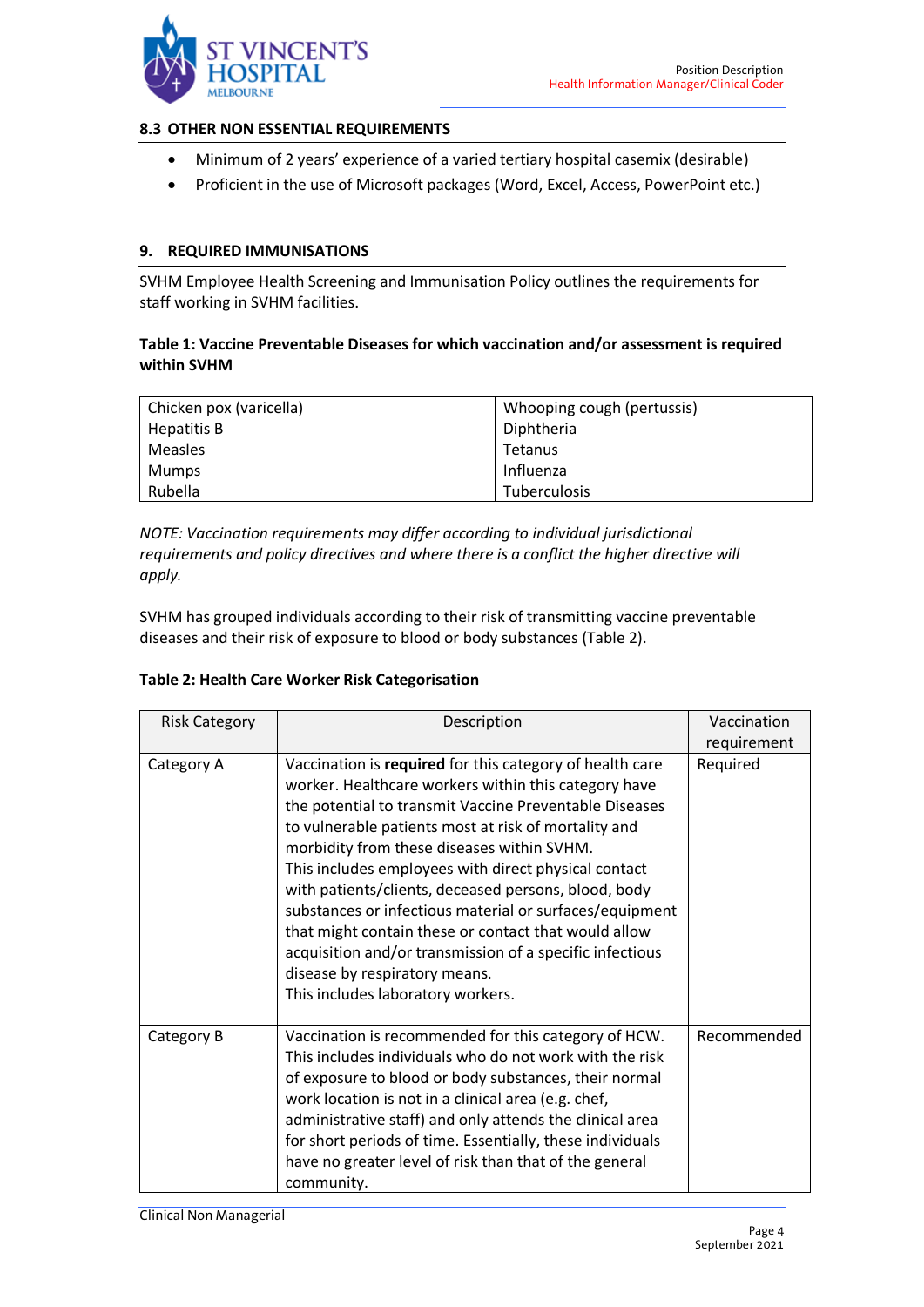

#### **10. PRE-EXISTING INJURY**

Prior to any person being appointed to this position it will be required that they disclose full details of any pre-existing injuries or disease that might be affected by employment in this position.

#### **11. AGREEMENT**

#### **National Police Check:**

I understand that it is a condition of my employment to provide SVHM with a current National Police Certificate PRIOR TO COMMENCING WORK and this is at my own cost.

I understand that regardless of the frequency, if I am working and or visiting in a designated 'high risk area' of SVHM (as defined in the SVHA Pre-employment/Appointment Safety Checks Policy) I will be subject to periodic Police Checks every three years at my own cost.

### **NDIS Clearance (if applicable):**

If you are working in a designated 'Risk Assessed Role' (as defined by the National Disability Insurance Scheme NDIS) regardless of frequency, you will be subject to periodic NDIS Worker Screening Checks every five years at your own cost. 'Risk Assessed Roles' are defined as (a) key personnel as defined in the *National Disability Insurance Scheme Act 2013*; (b) any role that directly delivers a set of specified supports or services in the [NDIS \(Practice](https://www.ndiscommission.gov.au/document/891)  Standards – [Worker Screening\) Rules](https://www.ndiscommission.gov.au/document/891) 2018; (c) any role where normal duties are likely to require 'more than incidental contact' with people with disability. The designation of 'Risk Assessed Roles' are subject to change, please refer to NDIS Practice Standards for further information.

#### **Required Immunisations:**

Individuals who will be working in Category A positions will only be able to commence employment following assessment of their vaccination status. The decision to proceed with the commencement of employment will be at the discretion of the ICP in consultation with the Hiring Manager and may in some instances, require additional vaccinations to ensure full compliance with the SVHM Employee Health Screening and Immunisation Policy.

I understand that if additional vaccinations are required to comply with pre-employment prerequisites, this will be at my own cost. Where a state jurisdiction overrides this, the facility will bear the cost.

**I have read, understood and agree to comply with the responsibilities and accountabilities of this position description. I agree to comply with all SVHM requirements, policies, procedures, by laws and directions.**